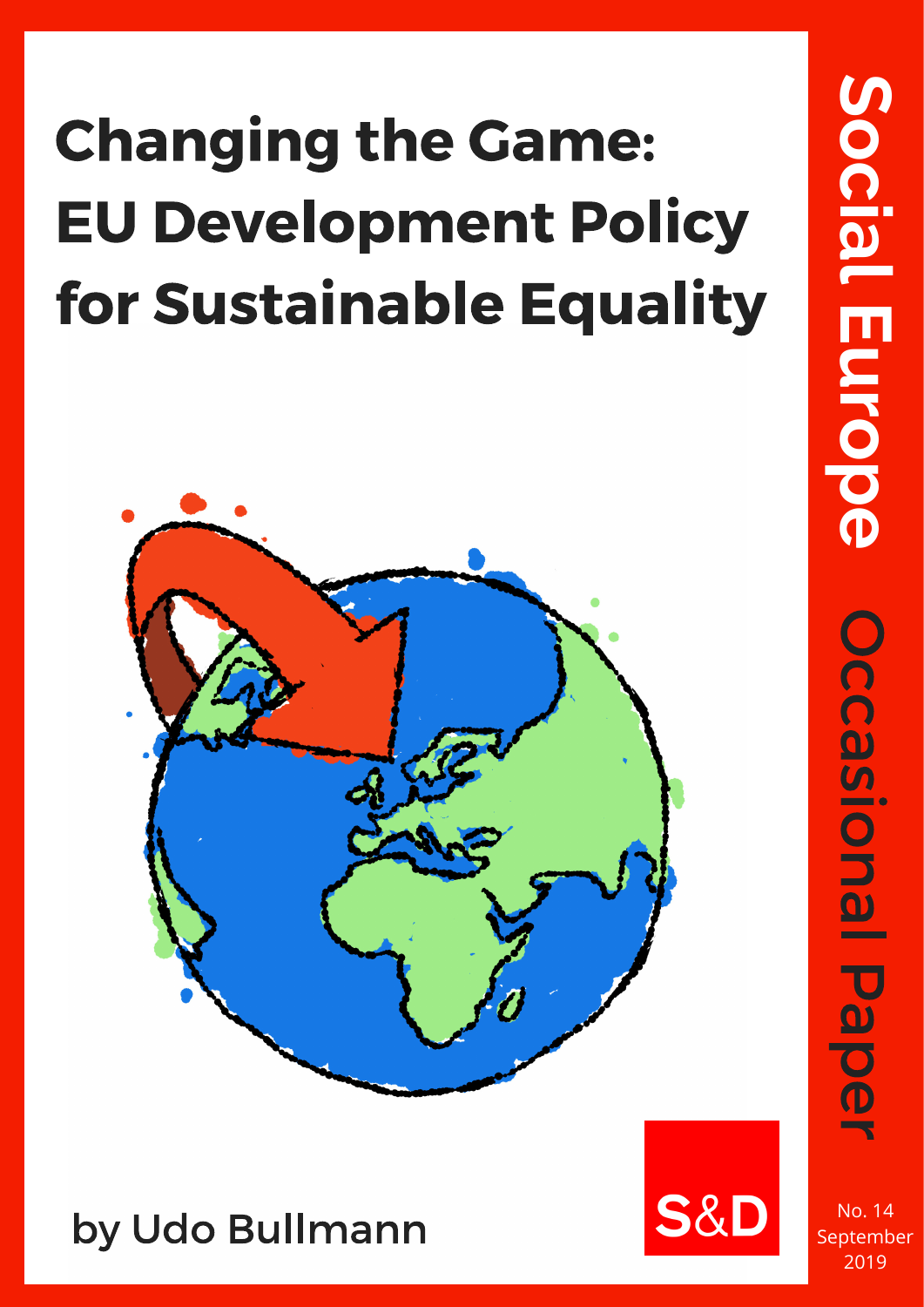# **Changing the Game:**  EU Development Policy for Sustainable Equality

*"'Development' doesn't only entail the acquisition of material things, although everyone should have enough to live with dignity*  and without fear of starvation or becoming homeless. Instead, it is *a means of achieving a quality of live that is sustainable, and of allowing the expression of the full range of creativity and humanity."* 

#### **Wangari Maathai**

Founder of the Green Belt Movement in Kenya and Nobel Peace Prize Laureate

#### **The UN Sustainable Development Goals**

In September 2015, 189 countries signed up to the 17 Sustainable Development Goals (SDGs) of the United Nations 2030 Agenda. These goals, which are broken down into 169 precise and quantitatively measurable sub-goals, describe a new global order, based on multilateralism, democratic governance and strong public institutions to deliver an economy of shared prosperity in an unprecedented, socially and environmentally sustainable model of human development.

The agenda was signed by the 28 EU Member States and by the European Commission (represented by its first Vice-President, Frans Timmermans, and its High Representative for Foreign Affairs, Federica Mogherini), the latter constituting a very important political gesture: the European Union's executive branch committed itself

1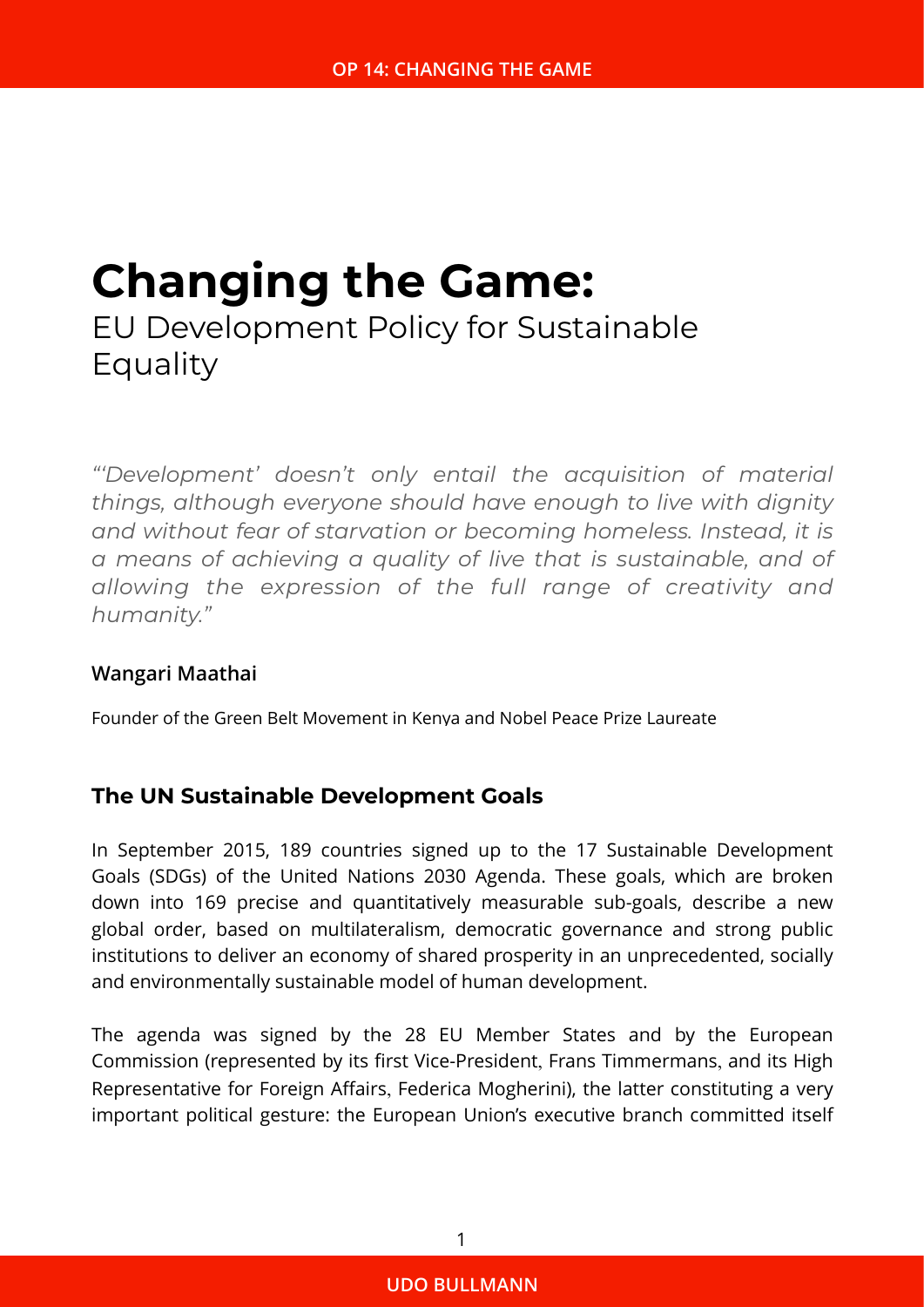to implement the SDGs in the EU's governance, policies and tools and in allocating financial resources.

The Agenda 2030 applies thus to all continents, and also to the relations between them.

If taken seriously, the UN Agenda for Sustainable Development can become a powerful instrument to radically change the world, toward a much better, just and sustainable future. No one has understood the urgency to transform and reinvent the world better than our young generation, significant parts of which have taken to the streets of many EU cities in the last months and have voted for a progressive ecological renewal of Europe in the 2019 European Parliament elections.

For the European Union, such a progressive renewal would mean transforming our economic model to foster greater social justice, the respect of planetary boundaries, the fight against the looming climate disaster and new patterns of production and consumption. During the last two years, the S&D Group in the European Parliament devoted an immense amount of political will and energy to the launch of the [Progressive Society initiative](https://www.progressivesociety.eu/), which is designed to put the fight against all forms of inequalities at the centre of our political action, break policy silos and design a new Europe that overcomes austerity to renew its promise of shared prosperity and eternal peace.

Yet to achieve this, the European Union must respect, apply and implement the Agenda 2030 also in its external relations, in international agreements including trade agreements, and in development cooperation and aid. In development policy in particular, only the fight against extreme poverty and inequalities will ensure the success of all our efforts to comply with the 2030 Agenda's economic, social and environmental goals.

#### **Why equality matters for sustainable development**

In 2017, the European institutions and Member States signed a new European Consensus on Development. This shared vision frames the future of EU development cooperation around the achievement of the SDGs. The new consensus pledges to leave no one behind by focusing on policies and measures that recognise the fight against poverty and inequalities as an overarching priority, including through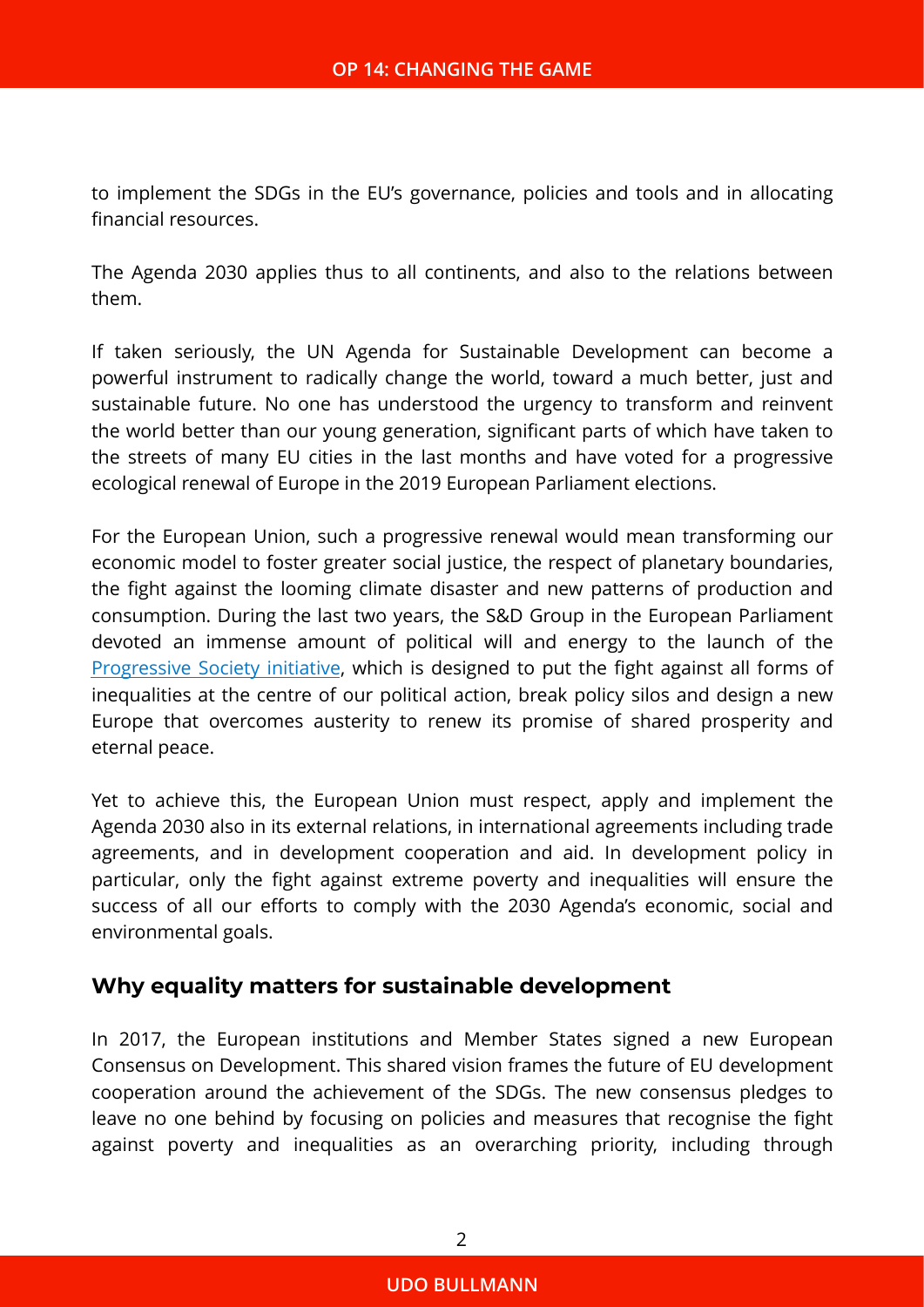universal health care, school and preschool quality education, climate transformation and just transition, corporate social responsibility, the fight against corruption and many more.

If leaving no one behind is the goal, inequality in all its dimensions – economic, social, gender, ethnic, racial, territorial – is the central obstacle the Agenda 2030 seeks to overcome, in the global North and South alike. Related counter-measures must therefore be a central element of state-of-the-art development policy.

Focusing development aid, policies and tools on the fight against inequalities improves the well-being of people, the health of our planet and economic capabilities, which, in turn, fosters inclusion and helps talents, skills and sustainable innovations to emerge. A fairer society generates social cohesion and more democracy, which is not the case when the focus is put solely on economic growth, as numerous empirical studies show. Notably, these include analyses presented by the World Bank and the International Monetary Fund, which have undergone an intellectual shift towards a more just, and therefore more efficient and sustainable, economic model that is based on the notion of human well-being, which is, for instance, taken into account in the World Bank's Human Capital Index.

What is more, the same studies find that addressing inequalities does in fact reinforce economic efficiency and growth. With the economic case made, it becomes clear that the paradigm shift towards a model of sustainable development that puts the fight against inequalities front and centre is an entirely political matter that must no longer be put on the backburner.

#### **What Europe can do better**

The European Union and its Member States comprise the world's biggest donor of development aid. In recent years, though, Europe could have done a lot more to use its weight in the world in order to better orient aid and development policy to implement the SDGs. More generally, international development policy has lost ground in terms of political attention in Europe. The 2007 economic crisis and its consequences, including the focus on policy aimed at promoting austerity, drastically decreasing public expenditure and diminishing the role of public institutions, has pushed development cooperation to the bottom of the political agenda in Europe.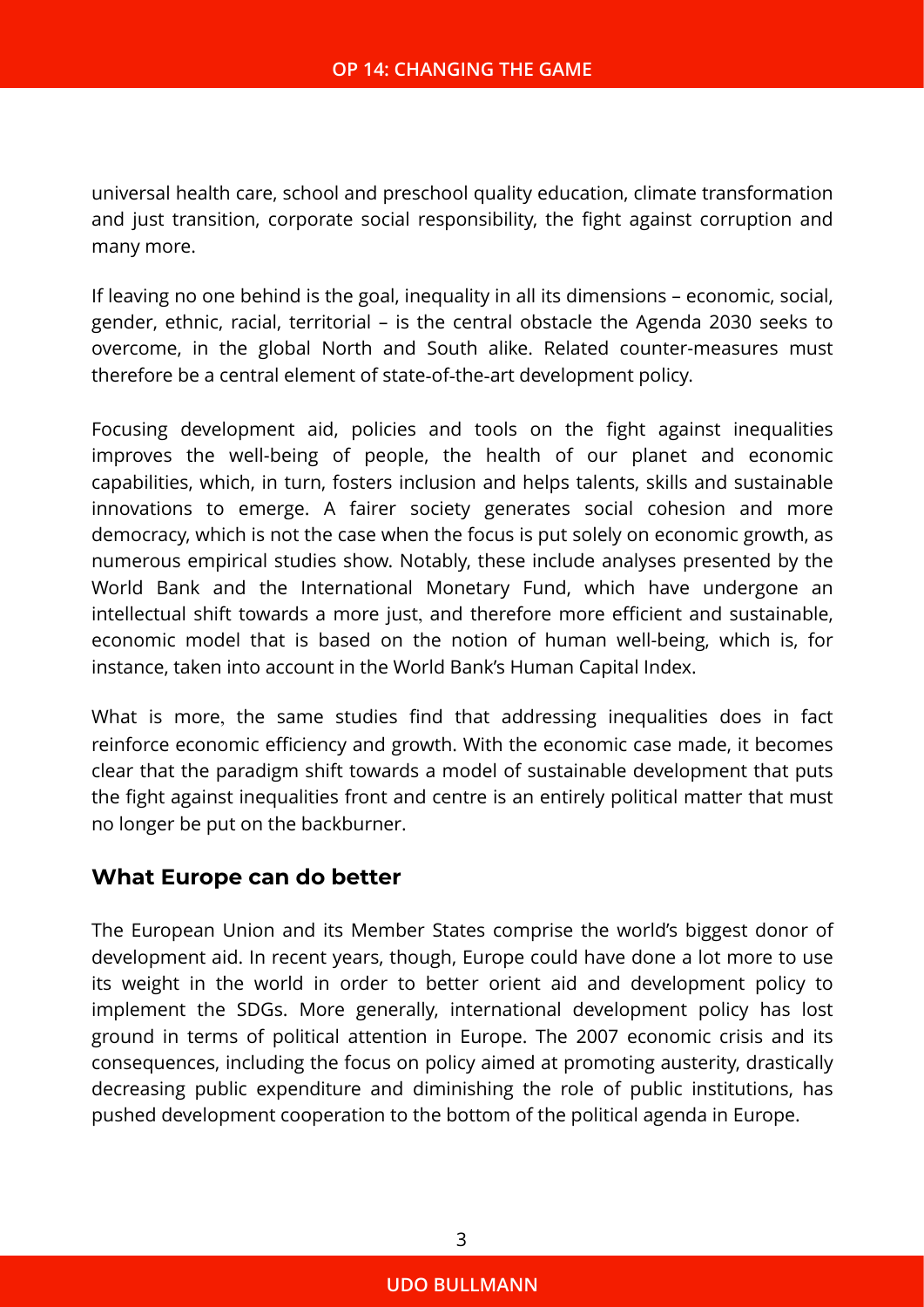At the same time, European foreign policy, despite the significant efforts by some isolated national and European actors during the last term of the European Commission (in particular the EU High Representative for Foreign Affairs, Mogherini, and the Development Commissioner, Neven Mimica) has been oriented towards security, defence, border control and the fight against migration. Here, Europe missed an opportunity to complement its role as donor with efforts to create partnerships that serve to build a new global lasting, peaceful, sustainable and multilateral order and to take responsibility as a global leader in times when others, such as the United States under President Trump, vacate this role. The reconstitution of the European Commission following the 2019 European elections marks an important moment in this respect – as it represents a chance to rectify this as much as it could also lead to a solidification or even aggravation of a misguided course.

All of this while more than 700 million people around the world, many of them children, live in extreme poverty – half of them in sub-Saharan Africa. What a waste! As Pope Francis has repeatedly put it. "how can we live in such a world that produces not only material waste, but also human waste?"

We need to put in place progressive alliances in Europe and worldwide to radically shift away from this unworthy, unsustainable paradigm that threatens humanity and the planet as a whole. We need to implement, urgently, a set of radical game changers.

The European Union must spearhead such a radical change by focusing its policies, programmes and tools for development cooperation and aid towards fighting inequalities. Incidentally, as mentioned before, SDG 10 (reducing inequalities) is inevitably linked to SDG 1 (eradicating poverty). In fighting inequalities, in particular economic inequalities, and focusing on the most deprived groups in a given society or country, poverty is eradicated at the same time. The society as a whole will be empowered and will become the master of its own destiny, while at the same time embracing social and economic development and innovation.

There are two complementary ways to fight inequality when designing cooperation and aid programmes.

The first modality consists of sectoral policies that foster opportunities and outcomes for more than one generation: housing, sanitation, education, health and social safety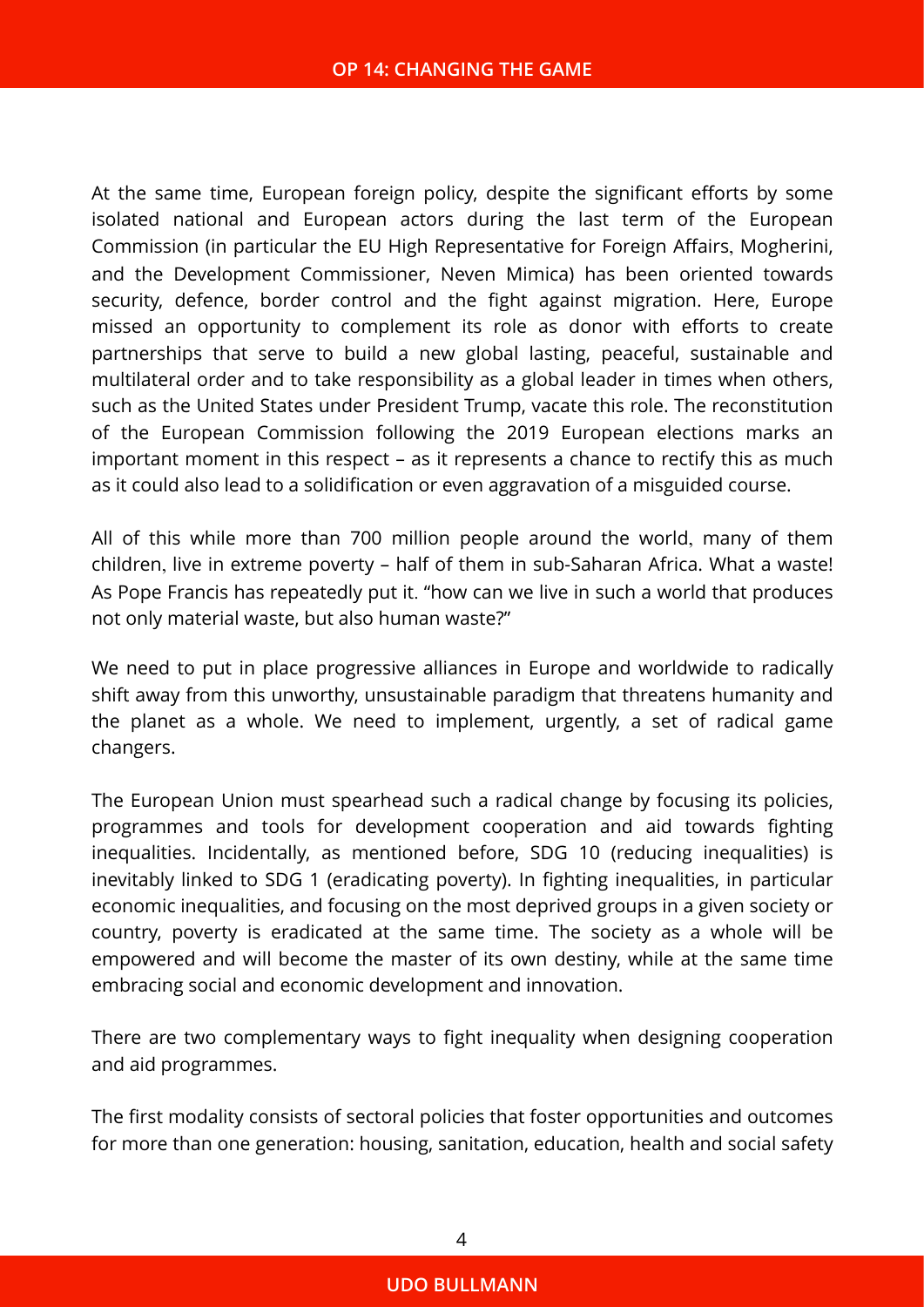nets, among others with a special focus on gender equality (SDG 5). Such measures have been proven to be effective in reducing inequalities in a number of countries, in particular in Latin America, without harming economic efficiency and growth.

Mexico serves as a case in point in this respect. In 1998 there were 11.1 million Mexicans in extreme poverty. Following the Chiapas revolts in the early 1990s, governments targeted the bottom 40% of the population with measures such as the very successful conditional cash transfers which, inter alia, provide incentives for school enrolment or access to health services (notably for the emancipation of women). The result is stunning: in 2016, the population living in extreme poverty had gone down to 3.2 million.

But there is a second, complementary and very effective mainstreaming path. It consists of a paradigm shift: the recognition of the fact that virtually any policy might contribute to reduce inequalities or, on the contrary, to increase them. Infrastructure investments, climate action, economic reforms, land distribution can all have dramatically different effects on the most deprived part of the population, in particular in developing countries, depending on the concrete policies that are applied.

What the European institutions (the European Commission and the European Parliament in particular) need are reliable tools, empirical instruments and a methodology to also assess 'ex ante' whether development cooperation instruments address inequalities or not, and whether they ultimately serve to honour Europe's shared commitment to implement the SDGs, in particular SDG 10, in its development policies.

The responsibility to ensure such an anticipatory approach lies first and foremost with the European Commission's Directorate General (DG) DEVCO, where some interest in the matter of inequality seems evident. In June 2019, just weeks from the end of the Juncker Commission's mandate, the DG published a Working Paper exploring possible avenues of action to mainstream the objective of curbing inequalities across EU development policies. Next to an upgrade of the DEVCO toolbox to include more measures and instruments with proven effectiveness in the fight against inequality, the idea of developing methodologies to evaluate the inequality impact of development projects – laudably – is being considered by the DG. For the time being, such processes seem to remain on a rather theoretical level. What is needed, though, is a process that builds on these first steps to develop concrete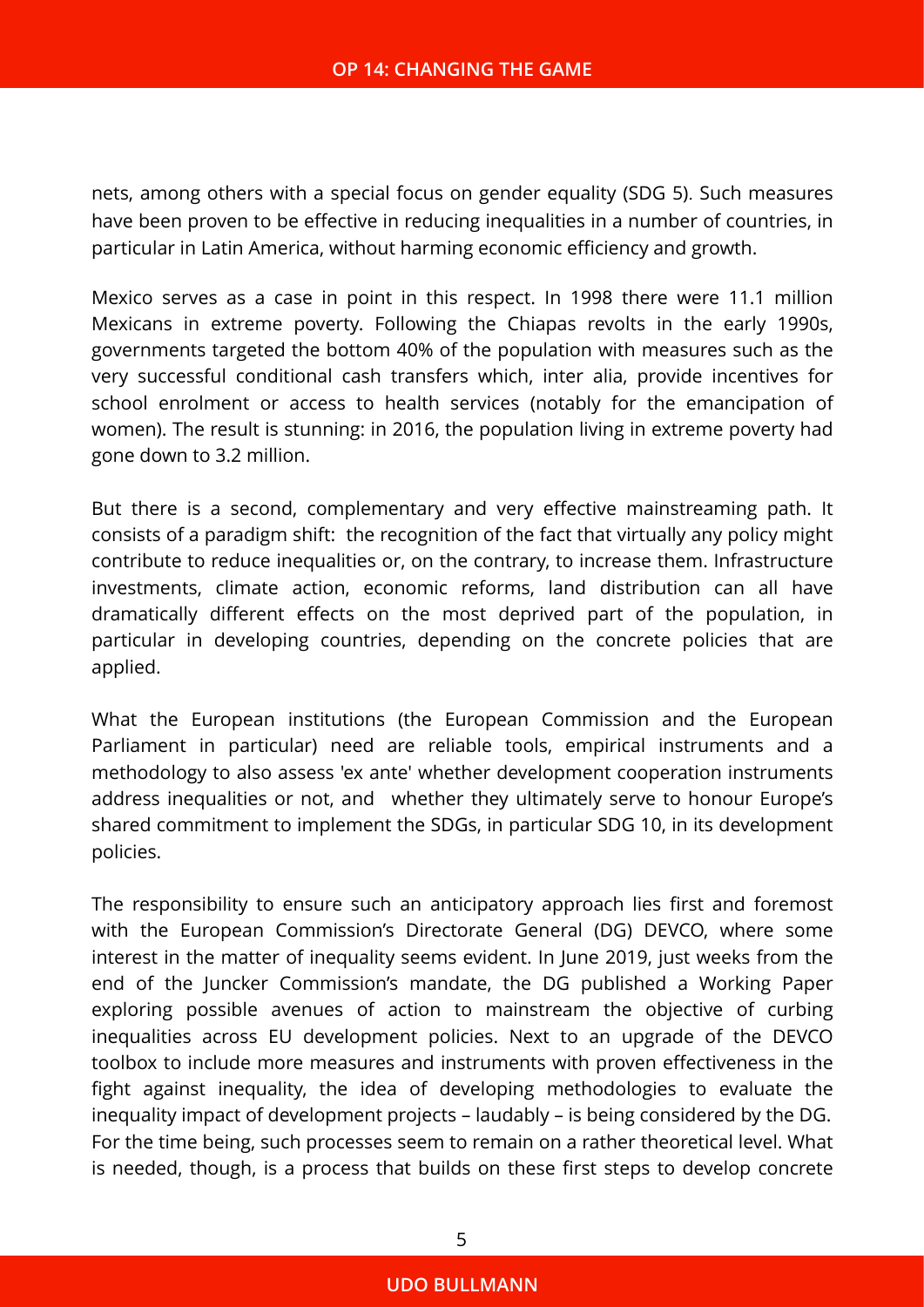and ready-to-use methodologies that help address inequalities in development policies. Such instruments must be capable of giving detailed guidance in the development of policies that target the bottom of a given population and put particular emphasis on the work of the European Commission's delegations 'in the field' and their cooperation with governments, civil society and focus groups that serve to evaluate any possible programme and action in light of SDG 10 on the reduction of inequalities.

#### **Climate action in developing countries as a social lever**

An example that can also pave the way to a more socially sustainable development for the whole globe would be for the European Union to pay attention and take a close look at its contribution towards ecologically transformative aid aimed at averting the looming climate disaster and fostering a more sustainable economic modernisation in developing countries. Of course this must go hand in hand with decisive action in Europe. After all, we must not forget that Europe is itself responsible for 10% of global CO2 emissions – surpassed only by China (27%) and the US (15%). What is equally true, though, in Europe and worldwide, is that the most deprived and poorest populations are often those who are the most exposed to the consequences of climate disasters in developing countries. Just think about agriculture, rising food prices and the spreading of deadly diseases like malaria.

The specific way in which transformative and mitigation policies are designed in the face of the climate crisis (measuring their impact 'ex ante') will either increase or reduce inequalities. According to the World Bank, up to 122 million more people may be affected by extreme poverty in the absence of meaningful policy interventions to protect the most vulnerable populations against adverse climate conditions. But there are positive examples all over the world of how we should act, too. Europe must build on such examples of best practice and redefine its own tools and thereby manifest its commitment to a more balanced and peaceful way of living that involves all of us on this, our planet.

However, we must not forget the role of the private sector in development cooperation either. In this respect, Europe needs new governance mechanisms to follow up on the current EU External Investment Plan, also to orient incoming private investments in the direction of a new agenda that builds on the UNSDGs, in particular in fields such as food and agriculture, clean and renewable energy, digital economy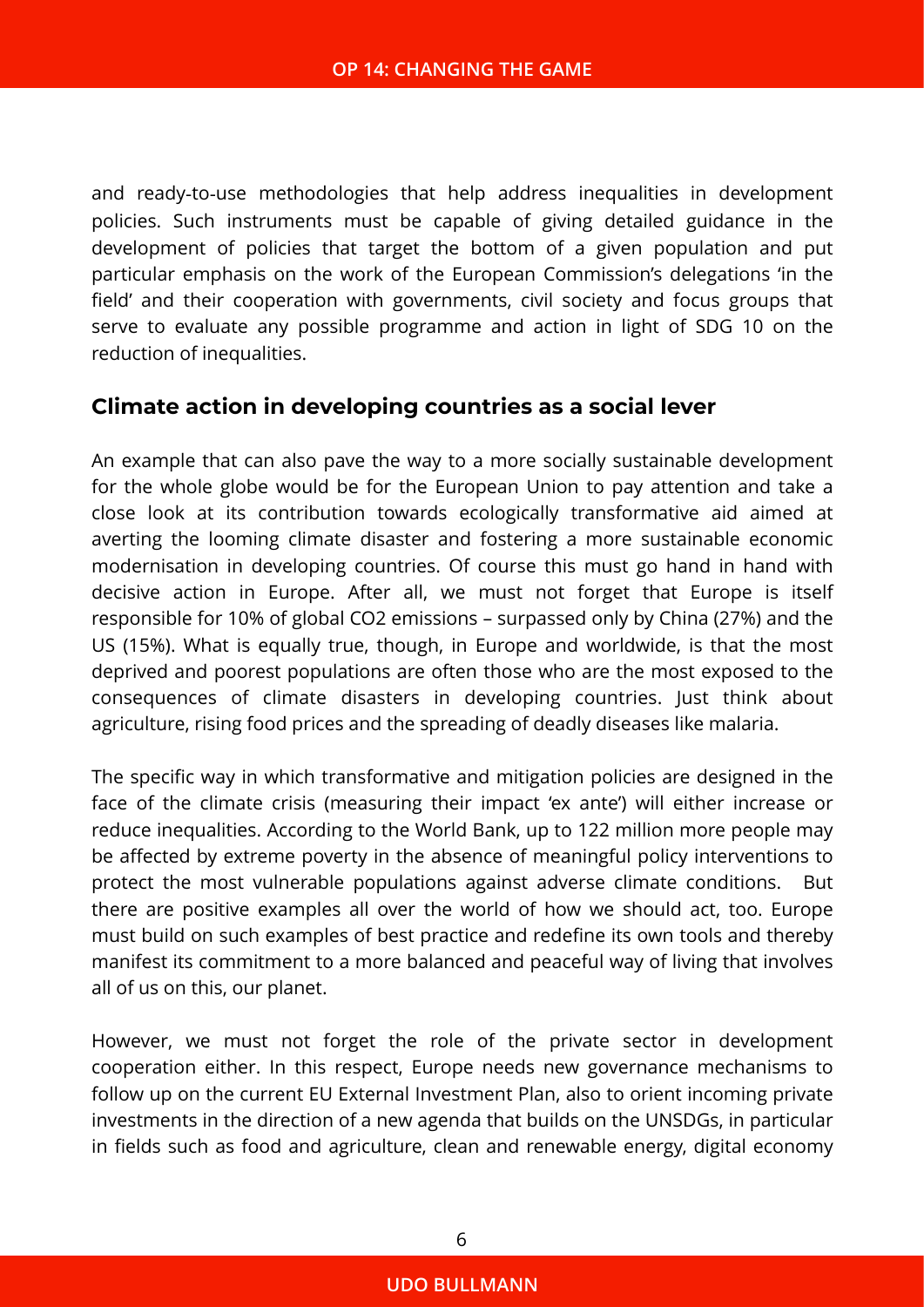and innovation. Such policies should be complemented by regulations in the host countries that ensure foreign investments contribute to the objective of sustainable development. Where the European Union possesses instruments to support and enable the build-up of related capacity in partner countries, for instance as part of EU trade policy, these should be used.

In short then: Europe must be at the spearhead of a Global Green New Deal, one that pursues the objective of environmental protection in a way that elevates the poor and thus uses the ecological transformation as a social lever that leads to the active emancipation of people and continents.

A closer and more effective relation amongst progressive forces not only in the EU but also across the Atlantic is therefore indispensable for the months to come.

#### **Another way to look at migration in the countries of origin**

It is a shame, but not a surprise, that the populist mantra of extreme right forces is "let us help migrants in their countries of origin" while the governments they represent constantly reduce development aid. Similarly, conservatives look set to try their hardest to divert development aid funds by making access to such resources conditional on action to stop migration flows. In many ways, it thus seems as if the ideological fight over the dogma of austerity has entered the external dimension of EU policy, with the political right arguing for the concentration of ever fewer funds on an ever narrower set of political priorities. Against this backdrop, the European Parliament must ensure that the EU budget for external action, especially the Neighbourhood, Development and International Cooperation Instrument, prioritises investments, development and democracy and of course the fight against inequalities and the implementation of the SDGs, instead of focusing narrowly on border management.

While going way beyond and achieving much more than the control of migratory movements, the fight against inequalities is the unique game changer to curb uncontrolled migration effectively. People flee wars, climate disasters and negative social and economic conditions. The best way to curb the exodus, which is really painful for those forced to leave their countries against their will, is to provide better places to grow, work, live and prosper, in a sustainable way.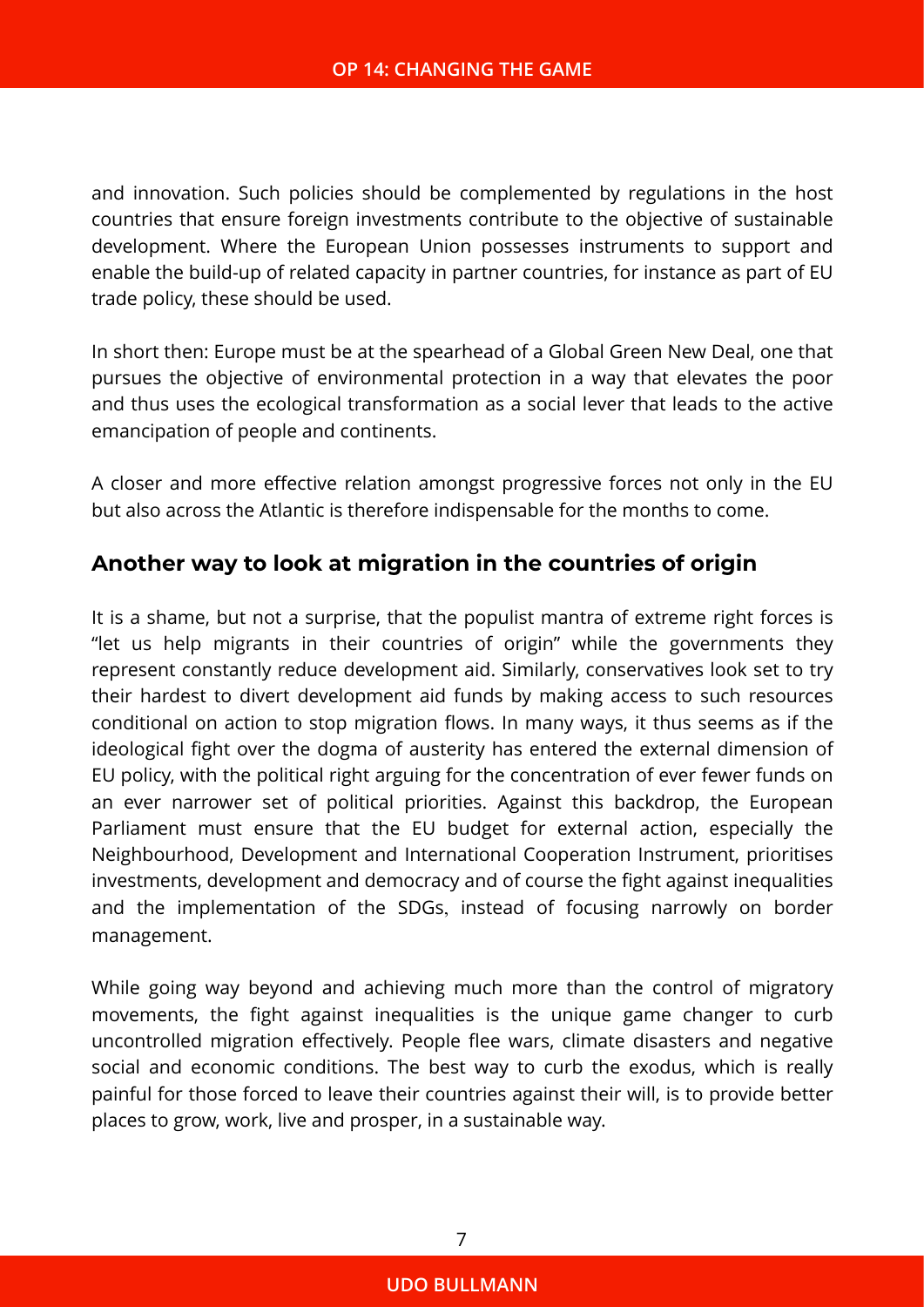Indeed, the idea of focusing on [sustainable equality](https://www.progressivesociety.eu/publication/report-independent-commission-sustainable-equality-2019-2024) and 'mainstreaming' the fight against inequalities in development cooperation operations follows the precise objective of tackling the root causes of migration in any policy intervention we, as Europe, stage in developing countries. We have to improve the effectiveness of our action, but we cannot and must not change the focus of it.

We certainly must do more to push partners into sound policies and full commitment by engaging them in purposeful dialogue; make budget support outcome oriented, create indicators for results, transfer knowledge, strengthen governance, involve the population and civil society organisations, and be truthful with partners (which implies changing European behavioural patterns in many areas, as underlined later on). In other words, what Europe needs to do is supplement its role as an aid donor with a clear political partnership that serves to build a new, sustainable, global economic and social model.

But the most important methodological shift has still to come. The European Commission must be equipped with a new set of tools to assess and measure – constantly – the effect of a given policy on the population at the bottom of the economic and social ladder.

# **The role of progressive forces in the European Parliament is to achieve a lasting change in development policies during the new mandate**

The European Parliament should consider the fight against inequalities as an overarching priority in achieving the SDGs in development countries.

To do so, we must commit the new College of EU Commissioners to the mainstreaming of inequalities in development policy, also through a new inequality methodology and ex ante analyses, to ensure that the sustainable-development goal on reducing inequalities is fully achieved in partner countries. As pointed out before, the relevant Commission services possess initial elements to operationalise such policy objectives and must be committed to developing them further.

The Finnish Presidency of the European Council during the second half of 2019 constitutes another very important beacon of hope at the beginning of this current EU mandate. During the first debate in the European Parliament Committee on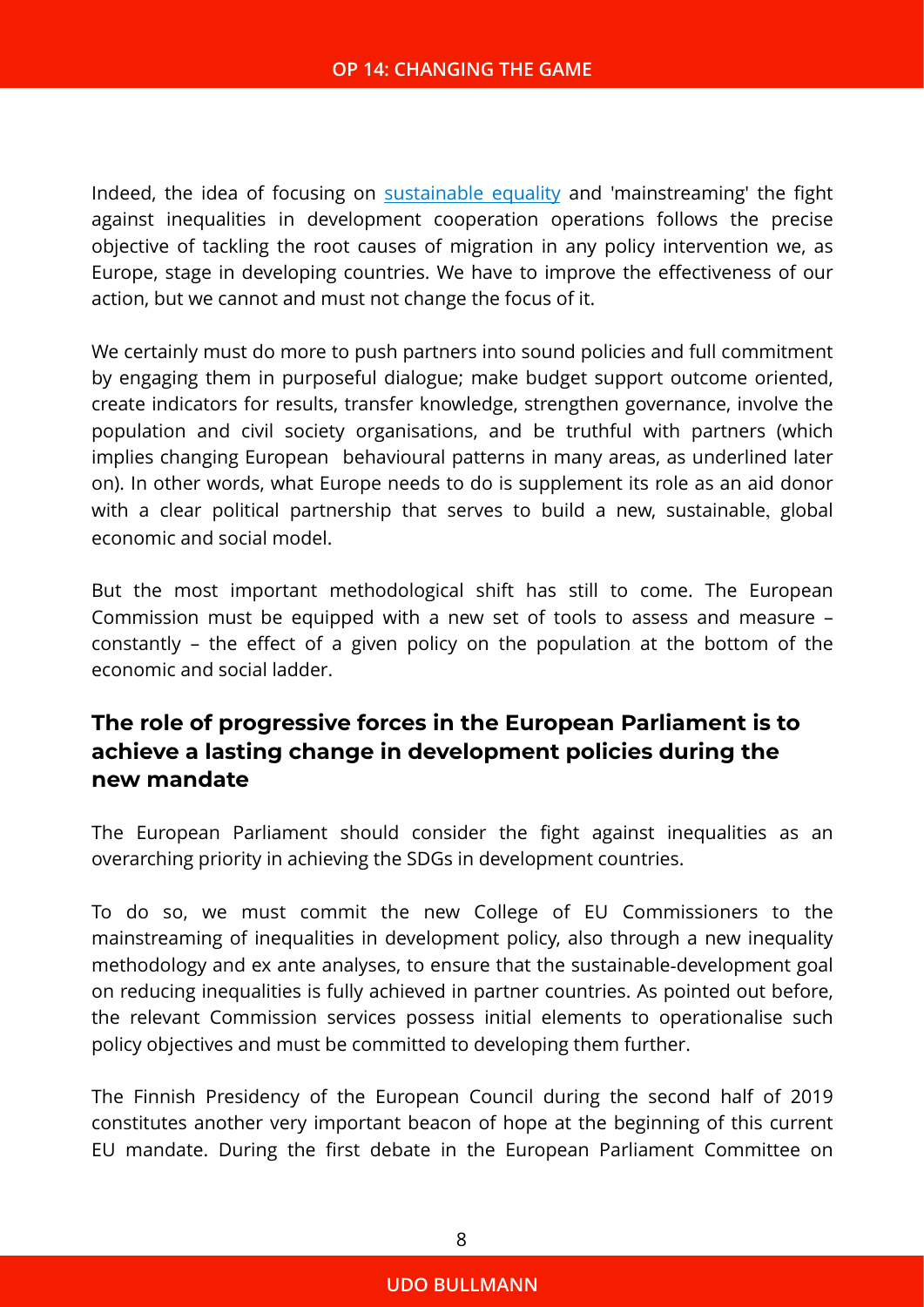Development, the socialist Minister for Development Cooperation and Foreign Trade of Finland was adamant in pointing to the fight against inequalities as a major policy challenge in implementing the UNSDGs worldwide.

We should also work out innovative scientific tools through the European Parliament (which has co-decision on development cooperation), and exert a control role on the related executive acts and actions, so as to ensure that the fight against inequalities will stay a top priority, in particular when coping with ecologically transformative policies. The European Parliament, and in particular the Development Committee, has the right to propose once per year Pilot Projects and Preparatory Actions in the EU budget. Progressive forces must cooperate with international experts in the field of development cooperation in order to propose innovative ideas that can help start implementing an inequality methodology. Organising parliamentary cooperation and field missions to assess implementation measures on the ground should be another priority for such actors.

On 27 March 2019, the European Parliament adopted the joint report on the future Neighbourhood, Development and International Cooperation Instrument 2021-27, aimed at radically overhauling the way in which the financing of the European Union's external action is organised by bringing together most of the current external financial instruments (approximately €90 billion over the seven-year period). Once in force, it will be the EU's main tool to finance development cooperation actions and to implement the EU's international commitments stemming from the 2030 Sustainable Development Goals and the Paris Climate Agreement.

We are still waiting for Member States to take a common position on the new instrument. We must mobilise at national level to obtain the most ambitious result possible and speed up transformation to ensure that appropriate amounts are allocated to reinforce independent and reliable data collection and tools to assess inequalities in developing countries.

Moreover, the Parliament should be pushed to make use of its own scientific assistance to commission analyses of the impact of a number of programmes, focusing also on that of climate change adaptation on inequalities.

EU engagement on the ground, through missions or similar activities, should be rethought and extremely well prepared in advance, making use of local EU resources to structure meetings as 'qualitative assessments': using focus groups and workshops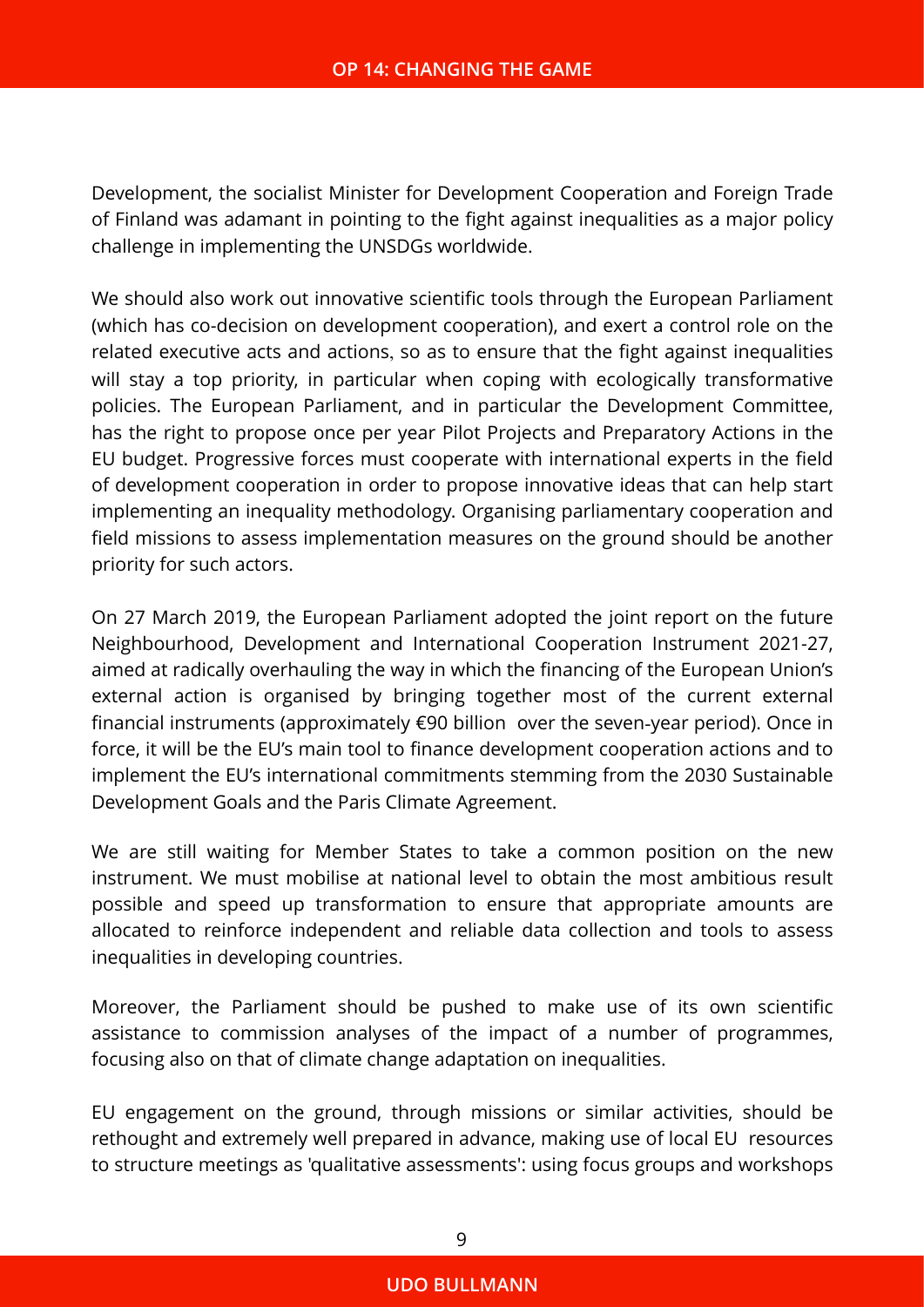to enrich findings of empirical studies and investigate policy strengths and weaknesses, in order to develop proposals to address country-specific or general shortcomings.

And let us not forget the Post-Cotonou ACP-EU Agreement. In anticipation of the expiry of the Partnership and Cooperation Agreement between the EU and ACP (i.e. Africa, the Caribbean, and Pacific regions), negotiations have begun for a successor agreement. The Parliament adopted its priorities, is monitoring negotiations and will vote on its consent to the final agreement. We must exert the maximum pressure to shift focus towards a more progressive framework.

Moreover, if we want to be credible, Europe must assume responsibility and radically change its role in other, strongly interdependent policy fields: the EU must use all types of trade negotiations with the rest of the world to ensure respect for social and ecological standards worldwide, the implementation of the SDGs and the fight against inequalities, in particular. And we must double our effort to obtain a horizontal legislation on transparency, sustainability and responsibility in global value chains – in order to optimise the transformative change of responsible business conduct, notably in the fight against inequalities, the protection of the environment and biodiversity, and the fight against child labour and in favour of workers' rights.

The European Parliament must recognise and agree on the centrality of development policy for our common future, and define concrete steps for the months and years to come. In this regard, the negotiations on the EU's next Multiannual Financial Framework will be crucial. Vague promises coming from the Commission, without a financial framework that proves a clear, quantitative and qualitative commitment to the SDGs and the fight against inequalities, will not be credible. In this process, it must be a particular concern to engage in dialogue with civil society, social partners and institutions, as well as with citizens directly –also from developing countries.

Because, as is the case in Europe, only the empowerment of the people can turn the page.